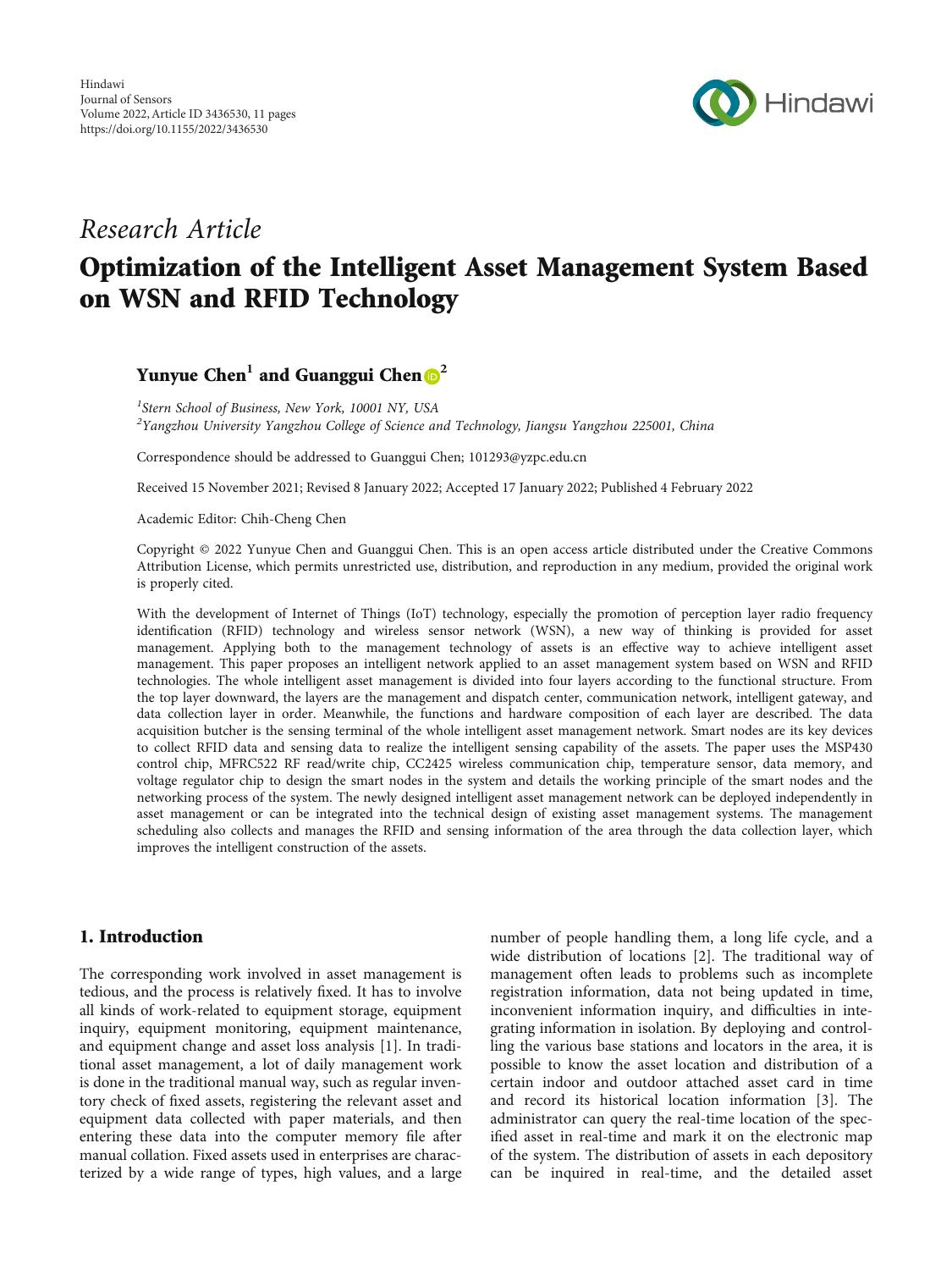information of a certain distribution can be viewed [\[4](#page-10-0)]. It can query and replay the historical movement tracks of assets and historical data reports.

This paper carries out research work such as understanding and analyzing the fixed asset and equipment management technology existing in enterprises, using advanced object-oriented technical means to analyze and model the needs of asset management, applying RFID technology to track and locate important equipment, and using smartphones as tools to manage asset information in a timely and convenient manner. Radiofrequency identification technology (RFID) has gradually become a hot research area of concern for current information technology, and a variety of various applications based on this technology are emerging [\[5](#page-10-0)]. Radiofrequency identification technology (RFID) works in a very different way from the traditional way, and it uses a noncontact way to automatically acquire and identify the required data. Since RFID technology is not limited by physical location and can communicate with multiple objects at the same time, it has been widely promoted in various applications related to location. Asset management using various technologies is well organized to achieve information and standardized management of assets [\[6\]](#page-10-0). The asset management system mainly has functions such as asset registration, data inquiry, change management, asset review, asset inventory, asset statistics, and report printing. The key issues in the development of this system are the setting of network security access rights, diversity of data query, performance optimization of the system, QR code generation and report printing, etc. This paper adopts the scheme of enterprise fixed asset management system with WSN and RFID, taking into full consideration to reduce manual work intensity and improve the management level and efficiency [\[7](#page-10-0)]. The choice of WSN and RFID technology program, using its technical advantages of real-time positioning monitoring of valuable fixed assets, can effectively prevent the loss of valuable assets and damage to the enterprise and improve the security of assets and equipment and efficiency of use.

The separation of system operation and maintenance personnel from basic operation and maintenance personnel reduces the cultural and operational requirements of basic operation and maintenance personnel and reduces the personnel requirements for daily operation and maintenance of the system, thereby saving the cost of high-end operation and maintenance manpower. This paper proposes to apply the wireless sensor network and RFID fusion technology to the intelligent asset management system and design the fusion wireless sensor network node and RFID electronic label status monitoring, the main contents of this paper and the related chapters are arranged as follows [[8](#page-10-0)]. The first chapter analyzes the background of this paper and the practical significance of the research in detail and introduces the research work of the paper. The second chapter analyzes the research status of various intelligent asset management systems and condition monitoring devices at home and abroad, explains the advantages of integrating RFID technology with WSN technology, summarizes the advantages and disadvantages of existing research results, and puts forward the research direction and objectives of this paper. Chapter 3 analyzes the intelligent asset management system based on WSN and RFID technology. This paper proposes a new intelligent asset management network, which mainly consists of a condition monitoring IED fusing WSN nodes and RFID tags and a master IED fusing aggregation nodes and readers, and focuses on analyzing the data communication mode between the condition monitoring IED and the master IED. An RFID technology prioritization strategy and RFID and ZigBee communication technology switching algorithm are designed for the intelligent asset management network. Chapter 4 analyzes the research of this paper, tests the intelligent asset management network model and system constructed in this paper, and summarizes the test results. Chapter 5 concludes and outlooks this paper, summarizes the work and research results done in this paper, analyzes the shortcomings that still exist in the system design and implementation, and proposes further research improvement solutions for these shortcomings.

#### 2. Related Work

Asset management is an indispensable part of business management, and all companies are paying more attention to equipment assets. A variety of advanced technologies are used to continuously improve the management of assets and the efficiency of use, domestic, and foreign enterprises to reduce the rate of idleness of assets, especially the use of valuable assets, to avoid various losses [\[9](#page-10-0)]. Kinnunen et al. used WSN nodes and reader fusion for security monitoring of fixed assets. WSN nodes are responsible for collecting environmental parameters such as temperature, humidity, and pressure of the warehouse where fixed assets are stored and establishing a transmission network to transfer this sensory information to the host computer system simultaneously with the fixed asset information read by RFID technology, thus achieving a real-time mastery of fixed asset warehouse information. In the WSN node and reader fusion network, the reader can join the WSN network; however, RFID tags are still only able to communicate with the reader through RFID technology, which limits the communication range [[10](#page-10-0)]. Andreacchio et al. proposed WSN node and RFID electronic tag fusion for monitoring fixed assets, the information stored in the electronic tag is also regarded as a kind of sensing data, and Zigbee star topology network is used to transmit the sensing data of WSN node and RFID tag information. It is proved through experiments that only 2.44W-2.5W more power consumption is consumed by embedding RFID tags into fixed assets. In the network of WSN nodes fused with electronic tags, the data transmission mainly relies on the WSN network, but the power consumption of the WSN network to transmit data is higher [[11](#page-10-0)]. Çeken et al. used RFID tag and sensor fusion so that the RFID electronic tag can sense environmental information; however, the fused RFID tag sensor is only able to communicate with the reader single-hop through RFID technology and cannot join the WSN network, and the communication distance is short [[12\]](#page-10-0).

Barcode-based asset management systems are generally used to manage assets in physical form, characterizing an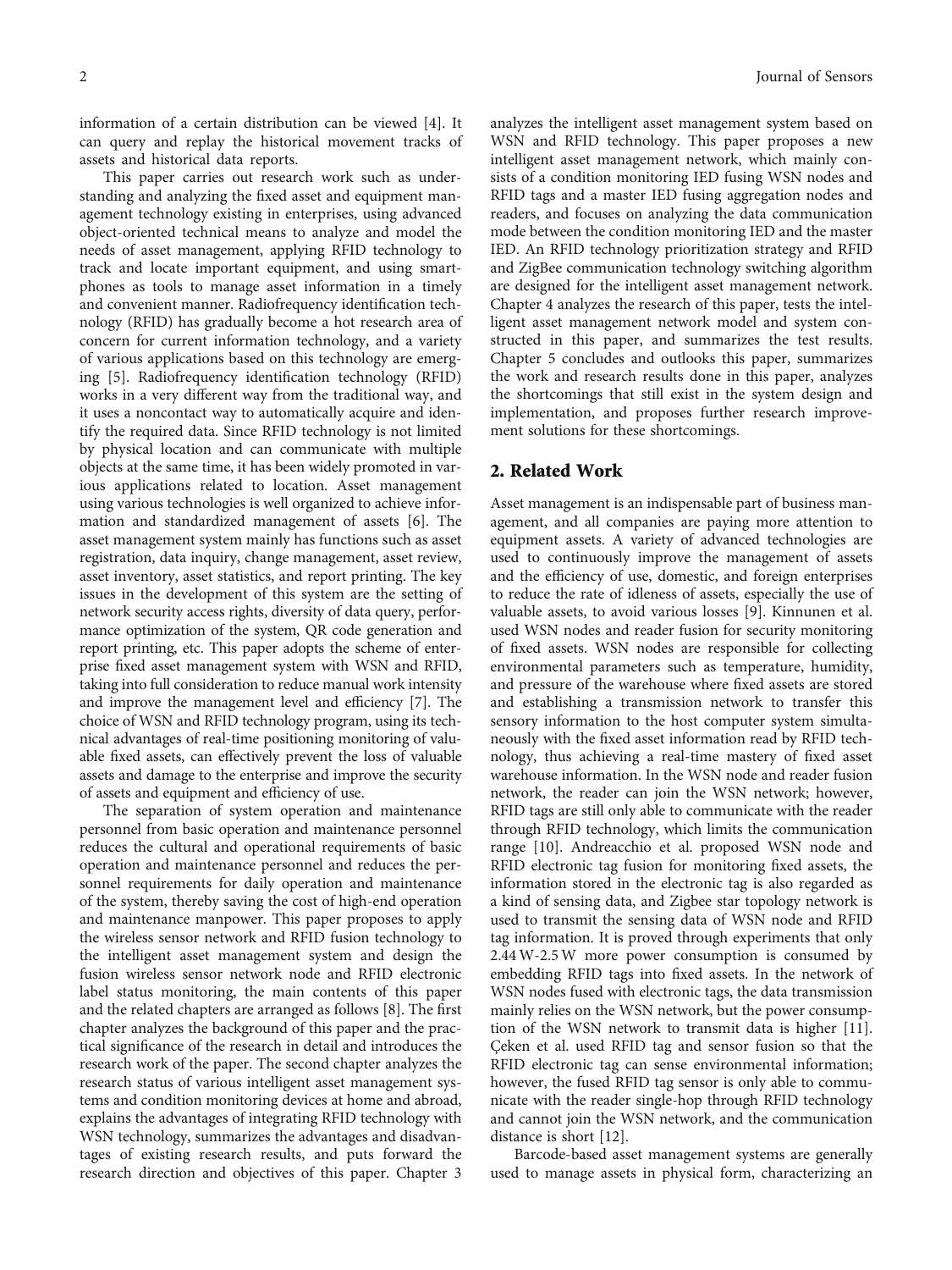asset with a barcode tag to achieve asset management. However, barcodes are not as efficient as RFID technology because they are prone to breakage and can only be read one by one [[13\]](#page-10-0). Chen et al. proposed the structure of WSN and RFID convergence, which includes distribution streamlined sensor-reader structure, hybrid network structure, and intelligent active tag network structure, and analyzed the problems of technology faced by these three systems structures [\[14\]](#page-10-0). Chen et al. extended the architecture design of the fusion network and improved the network of intelligent nodes effectively to achieve intelligent management of the location management system of the warehouse and adopted an adaptive system structure used to improve the efficiency and reliability of the inventory goods, and this system has the characteristics of flexibility and stability [[15](#page-10-0)]. Lee et al. fused sensor nodes and RFID tags and divided them into two types of tags, active, and passive and solved the synergistic working mechanism of the two as a key problem [[16](#page-10-0)]. The effective fusion of WSN and RFID technologies can fully solve the existing deficiencies of the existing research, and the wireless RFID devices can work in harsh environments, have a small size, are resistant to interference, have strong penetration, can quickly identify moving objects, and can identify multiple tags simultaneously [[17](#page-10-0)].

The above research shows that RFID and WSN technologies have been widely used in various fields, but the application of these two technologies in the coal industry has just begun, and the application prospects are broad [[18\]](#page-10-0). The RFID system integrated with WSN has the advantage of wireless communication. Compared with wired communication, it is convenient to transmit and process key data and save valuable time. Portable RFID readers can further speed up data collection. From the relevant literature at home and abroad, all the above applications are relatively single, and only two technologies are used separately. The research work of RFID and WSN fusion technology has not fully considered the interference of RFID to ZigBee wireless sensor networks, RFID anticollision algorithms, optimized RFID positioning and tracking technology for intelligent asset management environment. This project will further study the key theories of RFID and WSN fusion technology, establish the positioning model, and play an important role in complementing the positioning algorithm for intelligent asset management. Due to the need for long-distance reading, asset management usually uses UHF RFID technology [\[19](#page-10-0)]. This thesis analyzes and studies the architecture composition and function module of RFID technology and studies the interface call and functional interaction between the reader and the two terminals of client and handheld. At the same time, since assets are scattered inside and outside the enterprise, the enterprise does not want the data in the RFID tags attached or installed on the assets not to be known by unauthorized users [\[20](#page-10-0)].

#### 2.1. Multipath Routing Method for Video Streams in Wireless Multimedia Sensor Networks Based on Optimized Ant Colony Algorithm

2.1.1. General Analysis of the Intelligent Asset Management System. Through the functional and business logic analysis of the asset management system, a deep requirement analysis of the system designed and implemented in this thesis is conducted. The four main functional modules of this system are summarized to include system management function, asset management function, asset query function, and report management function. The user rights are divided into the following types: system administrator, departmental asset manager, and general user. The system administrator has all the system privileges and can perform the following four functional operations: system management, asset management, asset inquiry, and report management. The departmental asset manager has three functional rights: asset management, asset inquiry, and report management. Ordinary users have only two basic functional privileges: asset inquiry and report management.

We set the QR code to consist of a UUID (universal unique identification code) and an information part, whose functions correspond as shown in Table [1.](#page-3-0)

Smart tag is a fusion of RFID tag and wireless sensor node together. Its main structure is divided into a tag module, a processor module, sensor module, wireless communication module, storage circuit, power supply, voltage regulator circuit, etc. The tag is not only able to communicate with RFID readers through tag antenna but also able to communicate with each other through node antenna and other nodes. Smart tags and radio frequency read-write devices by RFID standards for data transmission between the smart tags are by the WSN protocol networking communication. The data forwarded between smart tags include unique electronic code information and monitored environmental dynamic information.

The monitoring and scheduling center is the top department of the whole monitoring network, where the monitoring and display platform can query and monitor all RFID and sensing data in the current network; the linkage response mechanism can quickly execute the order to eliminate faults. The communication network in terms of hardware facilities is mainly for signal towers and related communication devices in the network, and its direct purpose is to transmit the data gathered by the intelligent gateway to the monitoring and scheduling center safely and reliably, while the monitoring and scheduling center is often deployed in the asset management Midwest or comprehensive monitoring system management platform according to the actual situation of rail transit. In the data collection layer, each node will monitor a large amount of raw data, which is a no small task for both the node processor and the data transmission between each intelligent node due to the large scale and poor accuracy. And for some occasions, often only the results of monitoring events are concerned, not the data itself. Therefore, in this part, data fusion techniques need to be designed. Data fusion techniques can be combined in the data acquisition layer, which reduces the amount of data transmission and saves energy overhead, or in the gateway and application layers.

In the communication mode, when the CC2425 sends data, it first writes the data into the sending buffer and starts data transmission when the wireless channel is free. When receiving data, the same data is first stored in the receive buffer, and the status of the received data is output through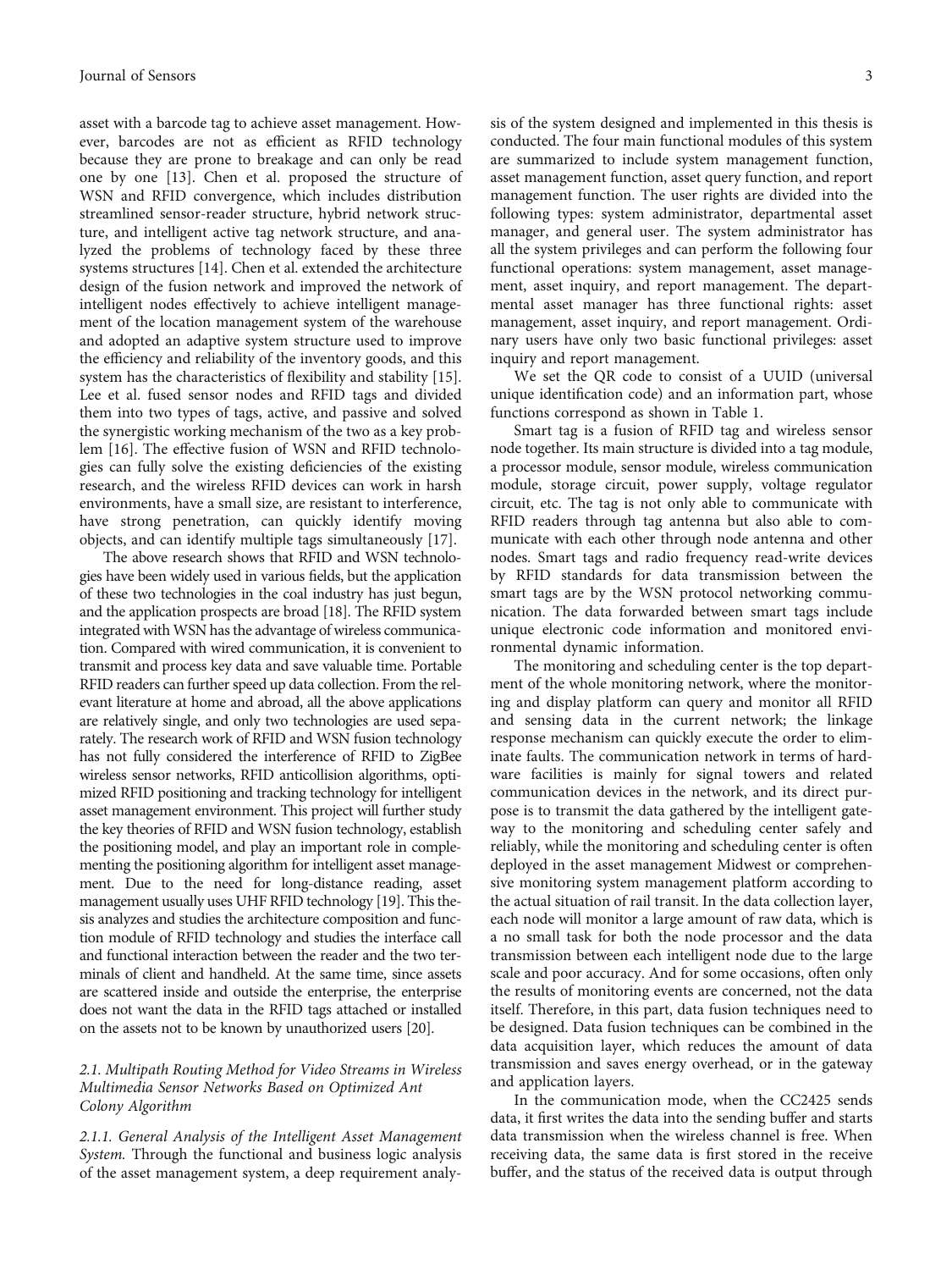TABLE 1: Composition of QR code encoding.

<span id="page-3-0"></span>

| Serial number | Constitute                  | Function                                      | Occupied digits                      |
|---------------|-----------------------------|-----------------------------------------------|--------------------------------------|
|               | JUID                        | Describe the unique identifier of the QR code | Top $16$                             |
|               | Information to be encrypted | Store QR code transmission information        | Available digits (total capacity-16) |

the FEFO and FEFOP ports. The flow chart of initialization, sending, and receiving data of the communication module is shown in Figure [1.](#page-4-0) MF RC522 supports all layers of ISO14443A, and the transmission speed is up to 424 kbps. The internal transmitter part can directly drive the shortdistance antenna without adding an active circuit. The receiving part provides solid and effective demodulation and decoding circuit for receive ISO14443A compatible response signal.

2.2. Intelligent Model Construction Based on WSN and RFID Technology. In this paper, the three-dimensionally arranged beacon nodes are projected on a horizontal plane, and an improved localization algorithm is proposed by using the traditional RSSI trilateral measurement algorithm and combining the fusion technology of WSN and RFID. The positioning of blind areas and incomplete coverage of RF signals ineffectively compensated, and the positioning accuracy of RF coverage and motion trajectory is improved.

The format of the localization vector in the localization algorithm is designed as (tag, node ID,  $X_{\text{first}}$ ,  $X_{\text{last}}$ ), where tag denotes the electronic tag carried by the miner and has a unique EPC code, node ID denotes the ID number of the beacon node, tatar denotes the time when the asset is first monitored within the range of the beacon node, and tend denotes the time when the asset is last monitored by the beacon. The time when the asset was last monitored by the beacon node, and the positioning vector after group ordering is shown in Table [2](#page-4-0).

Assuming that the current position of the unknown node is not within the range of any beacon node signal, let the unknown node pass through beacon nodes  $x_1$ ,  $x_2$ , and  $x_3$  in turn with signal radii  $d(x_1)$ ,  $d(x_2)$ , and  $d(x_3)$ , and the unknown node is  $d(k, x<sub>1</sub>)$  at the signal range boundary to  $x_1$ ,  $d(k, x_2)$  at the signal range boundary to  $x_2$  and  $d(k, x_3)$ at the signal range boundary to  $x_3$ . The moment to be located is known to be  $T_x$  and the unknown node. The last monitored moment Tend at  $x_1$  is  $T(x_1)$ , as in Equation (1). The distance from the unknown node to the beacon node N1 can be obtained from Equation (1).

$$
d(k, x_1) = f(v, d) * (T(x_n) - T(x_1). \tag{1}
$$

The last monitored moment Tend of the unknown node at  $x_2$  is  $T(x_2)$ , as in Equation (2). From Equation (2), the distance from the unknown node to the beacon node is  $x_2$ .

$$
d(k, x_2) = f(v, d) * (T(x_n) - T(x_2).
$$
 (2)

The moment  $X_{\text{first}}$  when entering  $x_3$  is monitored for the first time that is  $T(x_3)$ , as in Equation (3). From Equation (3), the distance from the unknown node to  $x_3$  is obtained.

$$
d(k, x_3) = f(v, d) * (T(x_n) - T(x_3).
$$
 (3)

Based on the above three assumptions, then the traditional trilateral measurement algorithm is improved to Equation (4).

$$
\begin{cases} (d(i) + d(k, i))^2 = (f(x) - f(x_i))^2 + (f(y) - f(y_i))^2 \\ G(m) = \sum_{j=1}^N (T(x_j) - T(m))^2, \quad i = 1, 2, 3, \end{cases}
$$
\n(4)

where the unknown node is within the range of a smart node  $x_i$ , and then  $d(k, i) = 0$ . The joint cubic equation system can calculate the coordinates  $(x, y)$  of the unknown node, as shown in Equation (5).

$$
\begin{cases}\nx_1^3 - x_2^3 + y_1^3 - y_2^3 = (d(x_1) + d(k, x_1))^3 - (d(x_2) + d(k, x_2))^3, \\
x_1^3 - x_3^3 + y_1^3 - y_3^3 = (d(x_1) + d(k, x_1))^3 - (d(x_3) + d(k, x_3))^3, \\
x_2^3 - x_3^3 + y_2^3 - y_3^3 = (d(x_2) + d(k, x_2))^3 - (d(x_3) + d(k, x_3))^3.\n\end{cases}
$$
\n(5)

The service life of the sensing tag can be calculated by Equation (6), where *D* is the battery capacity, *M* is the duty cycle, and the MCU indicates the state "0" when it is working and "1" when it is sleeping, and the probability of "0" and "1" is the same as 0.5. The duty cycle is  $M = 0.5$ .

$$
P(h) = \frac{D}{(L_{\text{active}} * M) + L_{\text{sleep}} * (1 - M)}.
$$
 (6)

The carrier frequency is set to grow from 810 MHz to 950 MHz in 5 MHZ steps. The reader antenna is placed at a distance of  $d = 1$ m from the sensing tag antenna  $(H$  (reader) = 6.5 dBi), and the reader transmits at a power of  $P(\text{on})$ . The sensitivity of the sensing tag can be obtained by Equation (7), where  $P(\text{on})$  denotes the minimum power that can activate the RFID tag.  $H$  (ide) takes the maximum antenna gain of the sensing tag as 1.8 dBi,  $H$  (ide) = 1.8 dBi,  $\alpha$  is the wavelength, and  $\beta$  is the polarization loss factor of the reader antenna and the sensing tag antenna.

$$
\begin{cases}\nL(\text{ide}) = \beta * Q(\text{on}) * H(\text{ide}) * \left(\frac{\lambda * \alpha}{3\pi d(k, i)}\right)^2, \\
Q(\text{on}) = P(\text{reader}) * H(\text{reader}).\n\end{cases} (7)
$$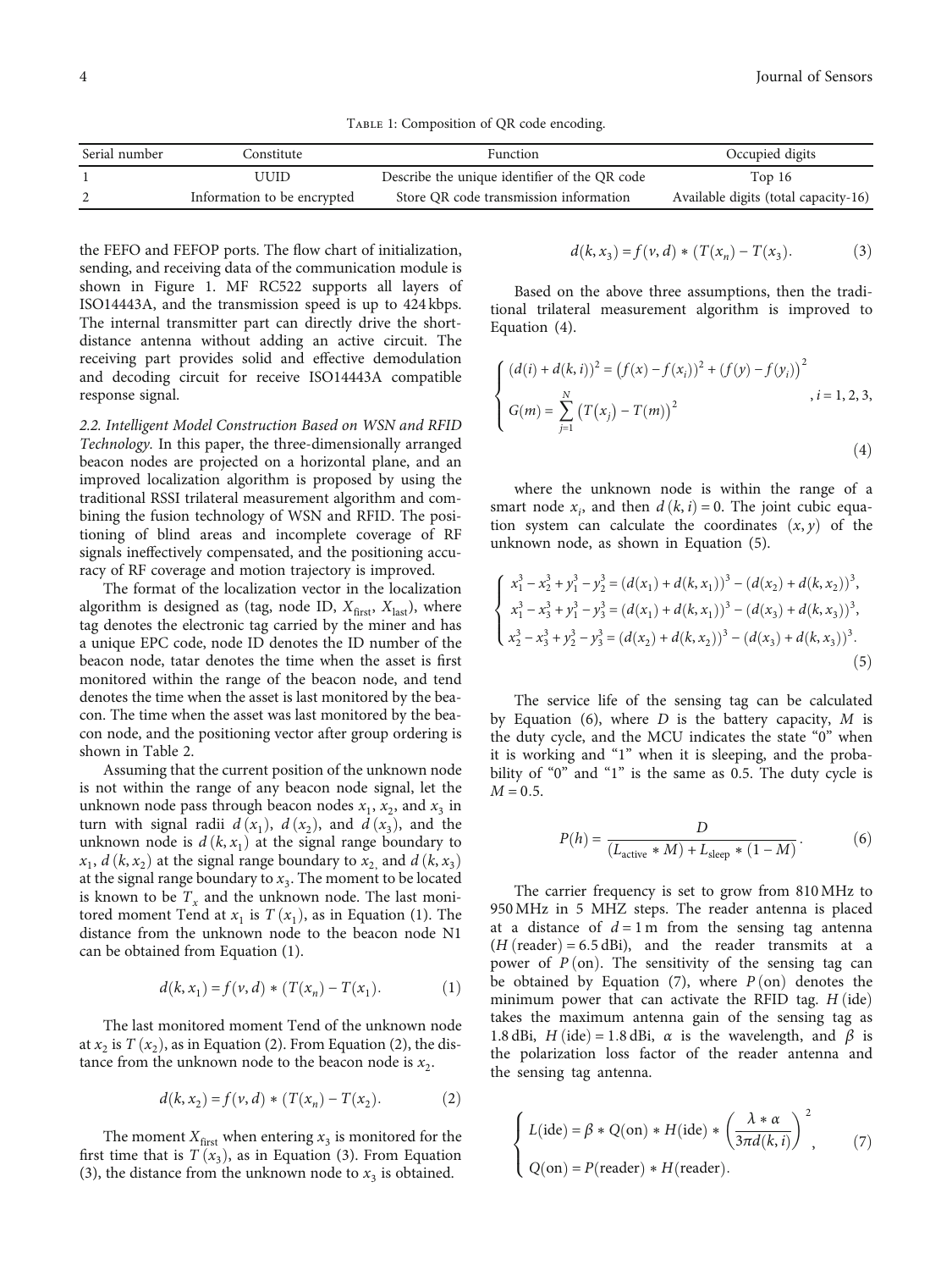<span id="page-4-0"></span>

Figure 1: CC2425 program flow chart.

Table 2: Table of positioning vectors.

| Serial number  | Tag      | Node ID | $X_{\text{first}}$ | $X_{\text{last}}$ |
|----------------|----------|---------|--------------------|-------------------|
|                | Tag 1    | Node 1  | First 1            | Last 1            |
| 2              | Tag 2    | Node 2  | First 2            | Last 2            |
| $\cdots$       | $\cdots$ | .       | .                  | .                 |
| $\overline{4}$ | Tag $N$  | Node N  | First N            | Last N            |

The read/write distance of UHF RFID tags is an important index for testing the performance of the tags. The maximum read/write distance of the sensing tag is calculated by Equation (8). Evaluate the position of the mobile terminal equipment entering the positioning area and determine the range of the area in which the pending node can exist, and when the RFID reader recognizes the RFID tag of the entered RF area, the reader's data will be related to itself.

$$
\max (d) = \alpha * \frac{\lambda}{3\pi d} \sqrt{\frac{\max (Q(\text{on})) * H(\text{ide}) * \beta}{U(\text{ide})}}.
$$
 (8)

The main basis for switching between RFID and Zig-Bee technologies is the advantages and disadvantages of the communication conditions of the two technologies, and a communication condition detection loop is proposed. The communication condition detection loop consists of two detection tasks for detecting the real-time communication conditions between RFID and ZigBee, and the two detection tasks are defined as RFID\_test\_ loop() and ZigBee\_test\_loop(). Firstly, RFID\_test\_loop() is used to detect the RFID communication conditions, if the RFID communication environment is good, the status monitoring IED and the main IED use RFID technology to communicate, if RFID test task RFID\_test\_loop0 detects that RFID technology cannot meet the communication requirements, then ZigBee technology is used. If the status monitoring IED and the main IED cannot communicate even if they try to use ZigBee technology, then the communication between them fails and the next test task loop will be carried out.

2.3. Intelligent Asset Management System Design and Implementation. The asset management system realizes the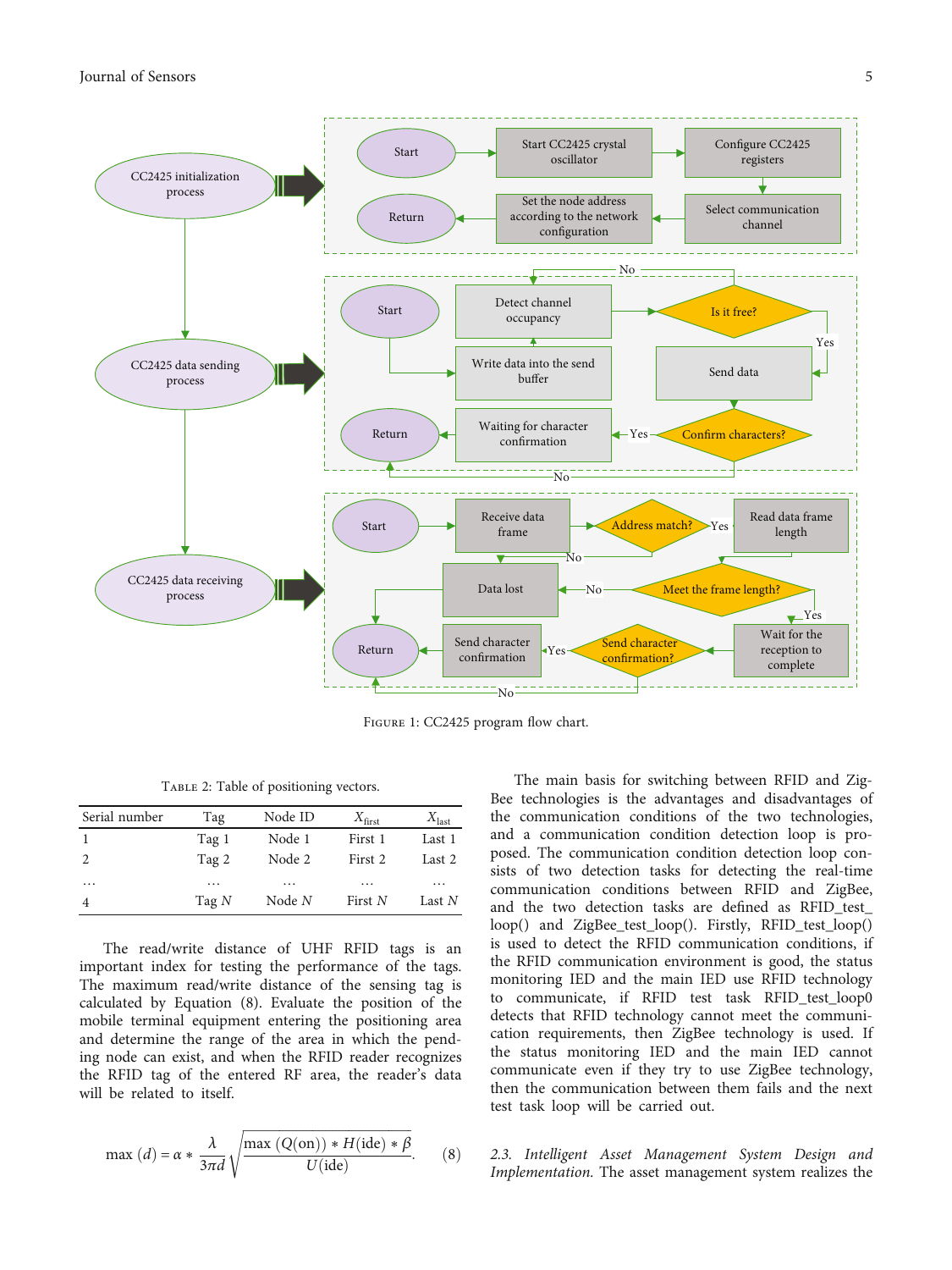

Figure 2: Flow chart of network formation.

modules of business management, information inquiry and analysis, system setting, and cell phone application. Before running the system, an initial setup is performed, and some necessary basic information is entered, after which the system can run normally [[21](#page-10-0), [22\]](#page-10-0). To use the system, the identity of the user has to be determined by logging in, and the functional interaction interface is given according to the user's authority. After logging in, you enter the operation interface of the asset management system, which includes the system setting module, business processing module, and system message management module.

The ZigBee coordinator of the smart gateway is responsible for the information collection of the whole data collection layer. Therefore, it needs to be responsible for the networking of smart nodes with the gateway. After successful networking, each node is then responsible for its task under the management of the operating system. The ZigBee protocol has a clear process for the networking process of the system. First, the coordinator module scans and selects all available 2.4 GHz bands in the protocol stack configuration. Then, the band with less noise is selected to build the network, or this step is skipped if there is a present. The coordinator assigns a network address packet of limited capacity to each smart node that is to join the network. The flow chart of the network formation procedure of the smart gateway and the network entry procedure of the smart nodes are shown in Figure 2.

The uppermost layer in the traceability system is the application layer, which is responsible for the management, storage, and display of data. The database is responsible for

data collection and storage, and the webserver is responsible for business logic processing and data presentation. The system is designed in B/S mode with MySQL database, Nginx web server, Python+Django framework as the development language, and Bootstrap+Jquery as the front-end development, and the design of the application layer mainly include coding design, database design, and website logic design.

The data transmission module is mainly responsible for collecting, organizing, and uploading data. This module is mainly composed of sensing nodes that upload the collected data to the database through the data transmission module. For systems with a large number of data collection nodes, it is appropriate to use a wireless sensor network as the medium for data transmission and collection. Wireless sensor networks are highly integrated and involve a variety of cutting-edge science and technology. The network itself consists of multiple stationery or mobile sensing nodes that collaborate to collect and process data information. Since they transmit simple data, they require low bandwidth, but low latency and power consumption. Very low power consumption can greatly extend the working time of nodes. And Zig-Bee has the advantages of low complexity, low power consumption, low rate, and low cost; so, this paper uses Zig-Bee wireless sensor network as a medium for data transmission. ZigBee wireless sensor network has three main logical device types: coordinator (coordinator) router (router), and end-device. Usually, a ZigBee network consists of a coordinator as well as multiple routers and end devices. The functions of each part in the ZigBee network composition are shown in Table [3](#page-6-0).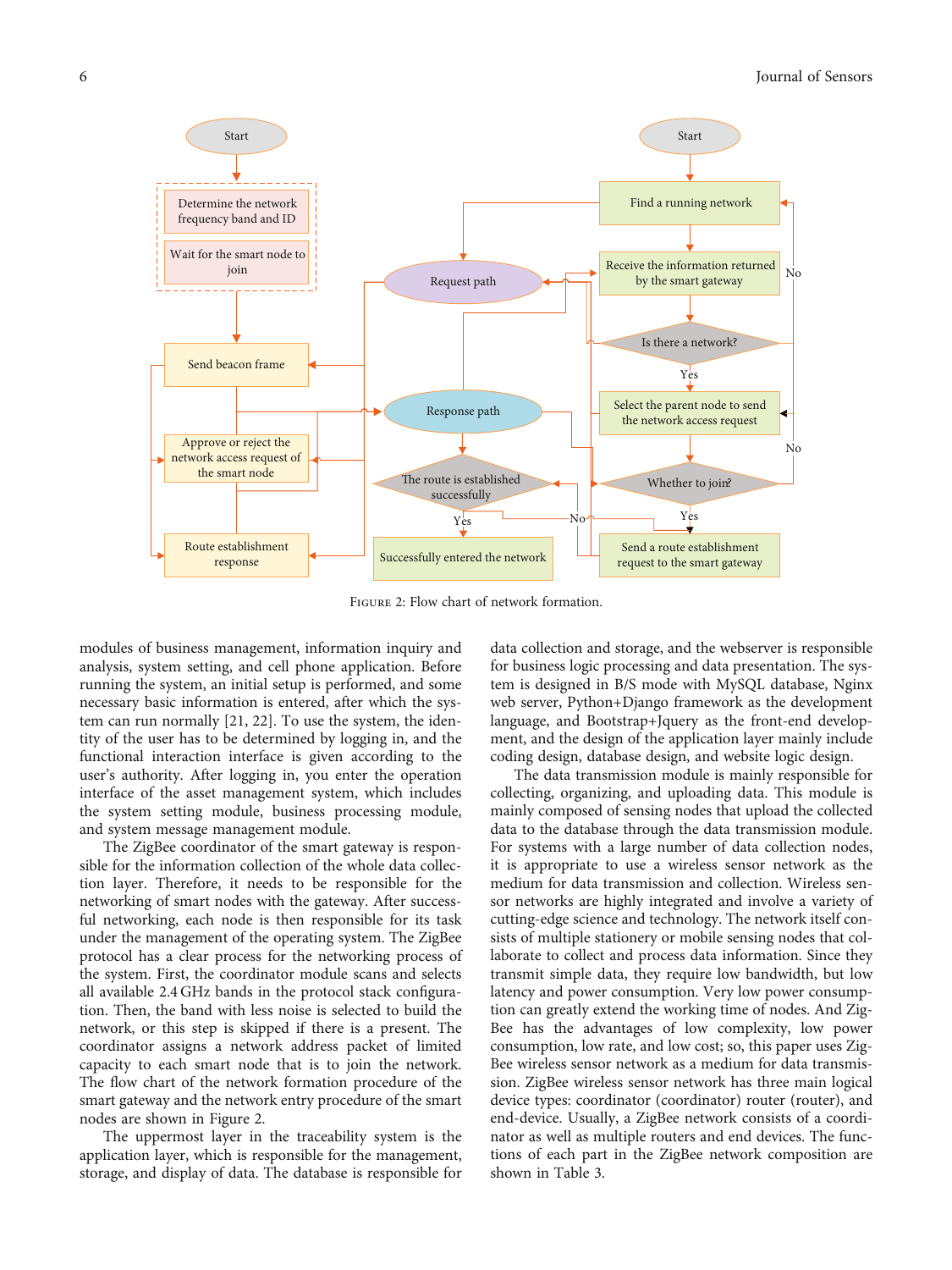<span id="page-6-0"></span>Journal of Sensors 7

| Serial number | Equipment name | Hardware name                                              | Function                                          |
|---------------|----------------|------------------------------------------------------------|---------------------------------------------------|
|               | Coordinator    | CC2425 core board<br>CC2425 base plate                     | Network configuration<br>Start-up and maintenance |
| 2             | Router         | CC2425 core board<br>CC2425 base plate                     | Node verification<br>Data forwarding              |
| 3             | Terminal node  | CC2425 core board<br>CC2425 base plate<br>Multiple sensors | Data upload<br>Data forwarding<br>Data collection |

Table 3: Functions of each node in the ZigBee network.



Figure 3: Positioning coverage map.

#### 3. Analysis of Results

3.1. Intelligent Model Analysis. Comparing the improved localization algorithm in this paper with the traditional localization algorithm, the coverage of the improved localization algorithm approximates 95% when the localization radius of the beacon nodes is gradually increased. In the traditional localization algorithm, the coverage of localization is only about 70% when the radius of beacon node communication is short because the beacon node arrangement has a great influence on the localization accuracy, but as the radius of beacon node communication increases, the coverage of the traditional algorithm and the improved algorithm will converge. From Figure 3, it can be shown that the coverage rate of the improved algorithm can be significantly higher than that of the traditional algorithm.

In the experiment, the communication radius is set to 10 M in this paper, and the Markov chain is effectively used for localization trajectory prediction, using the localization coordinates of a known moment to predict the localization coordinates of the next unknown moment, in turn. The experiment will be run using 50 times of the same data

and take its average. The localization error of one of the experiments is shown in Figure [4\(](#page-7-0)a). Using the same method, the average error of the predicted 50, 70, and 100 motion trajectories is compared, as shown in Figure [4\(](#page-7-0)b). From Figure [4,](#page-7-0) it can be obtained that the *X*-axis and *Y* -axis coordinates of the localization coordinates are stable in the range of 100 meters, and the error values are more stable. However, in the subsequent time slot prediction, the error value gradually increases. It is found that it is due to the accumulation error of the Markov chain itself. In practical applications, the combination of the positioning algorithm and the prediction algorithm in this paper can effectively reduce the prediction error.

According to Figure [5](#page-7-0), it can be seen that the improved algorithm in this paper significantly reduces the localization error when there are fewer nodes compared with the traditional algorithm. This is because when the reference nodes are relatively few, the influence coefficient of environmental errors on system localization is larger, and the RSSI filtering model, as well as the location filtering in this paper, just reduces the influence of environmental factors on localization. As the number of reference nodes increases, both the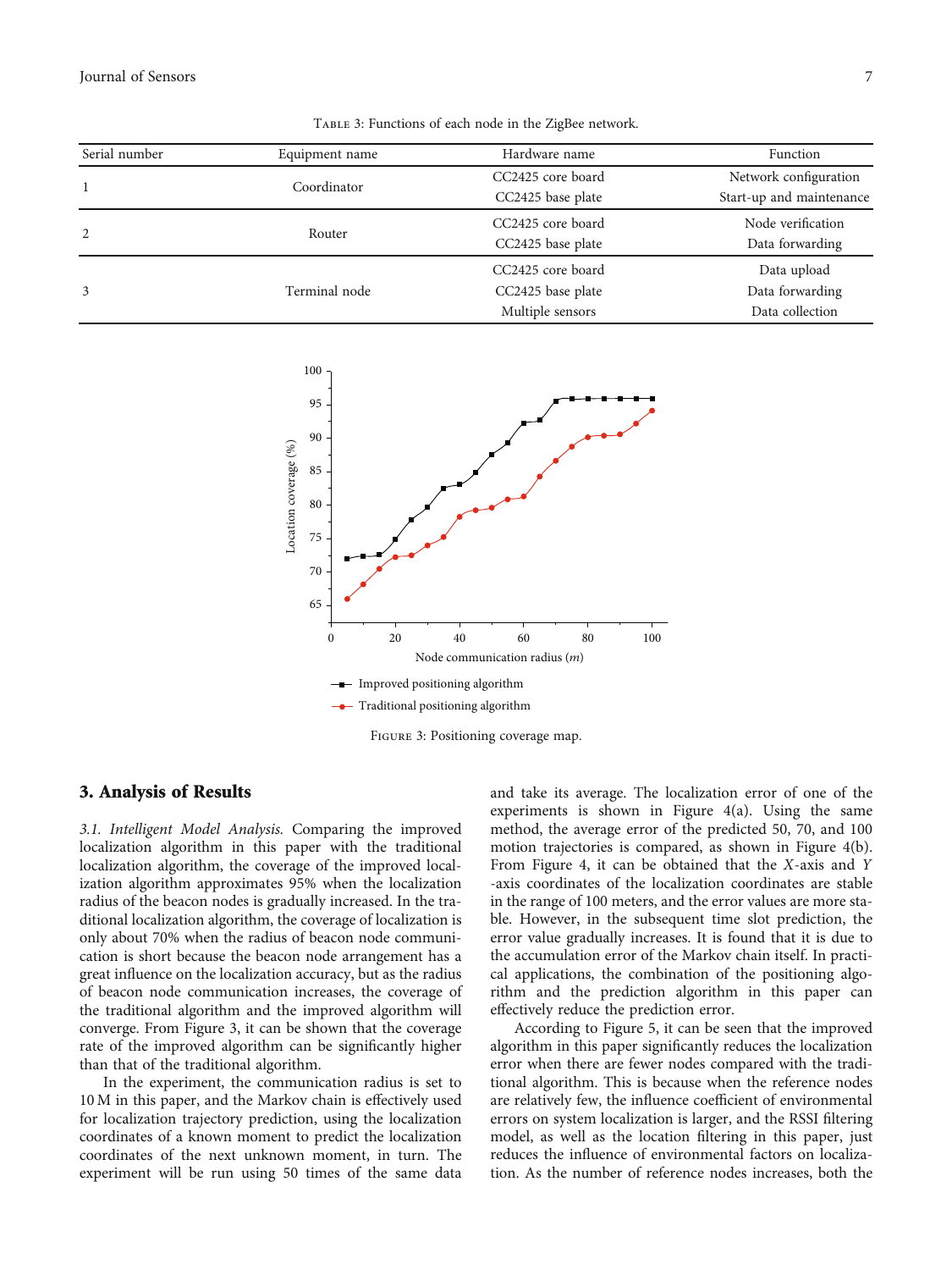<span id="page-7-0"></span>

FIGURE 4: Comparison of predicted position with localized position and overall predicted localization error analysis.



Figure 5: Average positioning error.

improved algorithm and the traditional algorithm improve inaccuracy. The reason for this phenomenon is that the algorithm takes the geometric mean at the end so that the environmental error has less influence on the final localization results.

3.2. Analysis of the Intelligent Asset Management System. Simulation experiments of wireless sensor networks use 5 hop binary tree static topology. In practical applications, the topology of wireless sensor networks is often irregular and changing. In this paper, a typical 5-hop binary tree static topology is used to study the energy consumption of the RFID RF wake-up mechanism, IEEE802.16.4 MAC protocol, and C-MAC protocol. The energy consumption of the RFID RF wake-up mechanism, IEEE802.16.4 MAC protocol, and C-MAC protocol when *S* is set to 50s is shown in Figure [6.](#page-8-0) From Figure [6](#page-8-0), the energy consumption of the RFID RF wake-up mechanism is the lowest, and the energy consumption of the three protocols is independent of the number of hops. The minimum power consumption of the RFID radio frequency wake-up mechanism reaches 0.53, and the maximum power consumption of the IEEE802.15.4 MAC protocol reaches 2.71.

Figure [7](#page-8-0) shows the simulation and test results of the system antenna return loss; as shown in Figure [7,](#page-8-0) the test results are very close to the simulation results. The test result shows that the antenna center frequency is 600 MHz, and S11 minimum is about -14.91 dB. The simulation result shows that the antenna center frequency is 900 MHz, and S11 minimum is about -14.54 dB. The rationality of RFID tag antenna design depends on, whether the antenna impedance and chip impedance to achieve a perfect match, the antenna impedance, and chip impedance to achieve matching can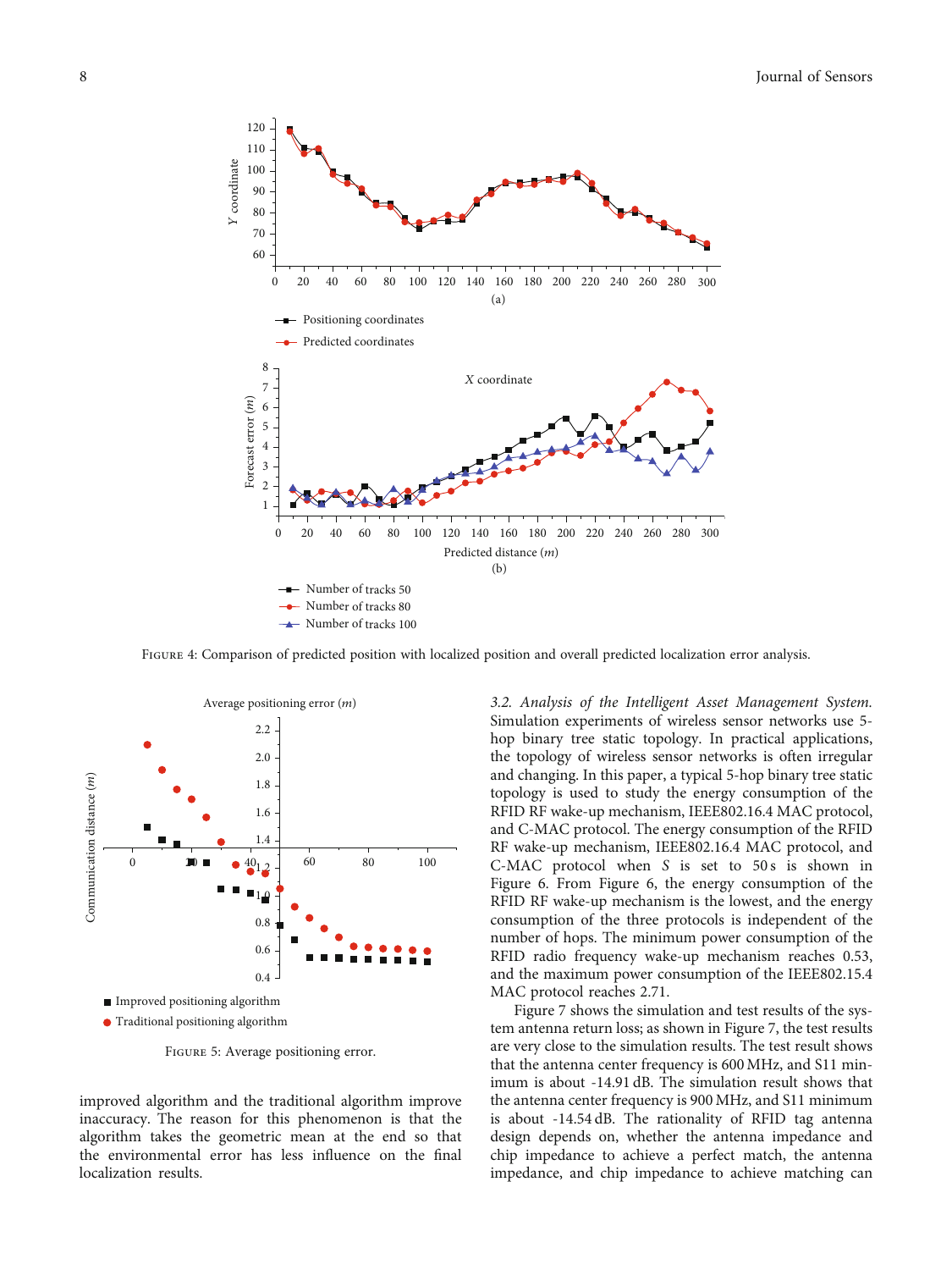<span id="page-8-0"></span>

FIGURE 6: Comparison of energy consumption of the 3 protocols.



Figure 7: System antenna return loss.

improve the power supply efficiency and read-write distance of the tag antenna. The input impedance of the antenna should be designed as the common impedance of the tag chip, to achieve the maximum energy transfer.

In the performance testing of the fixed asset equipment system, since the system may be used by multiple users at the same time, multiple users are simulated to conduct random access operations to each server of the system at the same time, the corresponding processing time of each server operation is recorded, and the performance of the test results is evaluated and compared. The designed test scenario is as follows: the database is initially entered with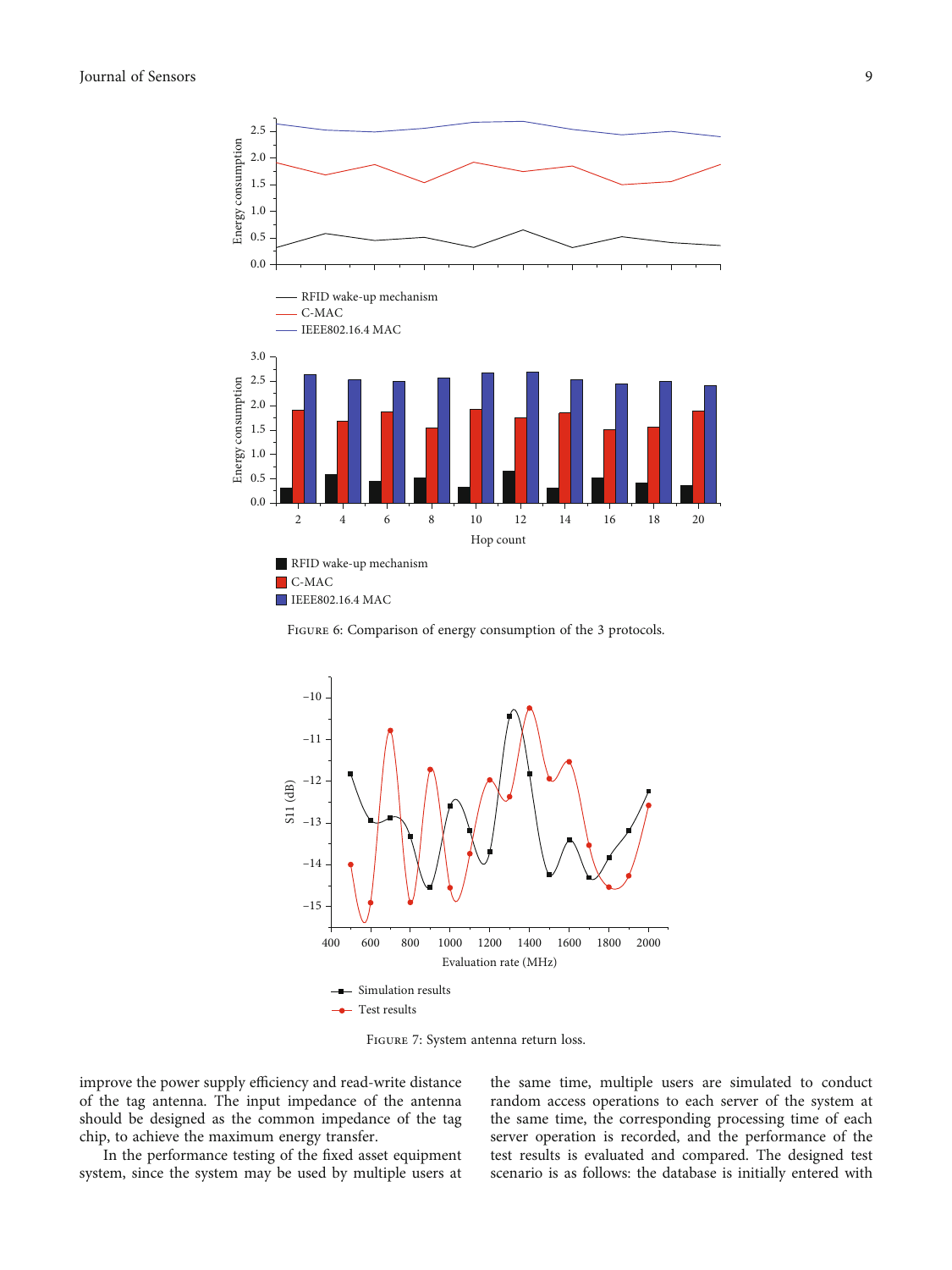

Figure 8: Asset system performance test chart.

more than 10000 basic data, and more than 200 users with different roles are simulated to access the fixed asset equipment management system concurrently and randomly, and the test access time is tested by random access to these users (Figure 8).

#### 4. Conclusion

Based on the discussion of RFID technology and WSN technology, this paper finds that RFID technology and WSN technology are two functional complementary technologies and therefore consider the fusion of RFID technology and WSN technology. An intelligent asset management system architecture based on RFID and WSN fusion technology is proposed, which is divided into information sensing layer, data communication layer, information fusion layer, and integrated application layer, and the functions realized by each layer are introduced in detail. The system in this paper has been analyzed and designed to complete the development work, and in this design implementation process, the development status and background of the asset system are introduced. The corresponding software development techniques are applied. It also follows the software program design concepts, such as the system can run permanently, the system security performance is reliable, the user is easy to operate, the system has strong scalability, and other pro-

gram development design theories. The main functional modules are implemented by analyzing the requirements of the asset system. For example, the system management, asset management, asset query, and report management modules finally realize the whole system from front-end UI to backend logic code writing. After the system development was completed, the functional and performance tests of the fixed asset management system were conducted according to the common testing methods and theoretical principles of the system. The results fully demonstrate that the developed asset system is safe and reliable and can ensure the efficient management of assets. For the intelligent asset management network proposed in this paper, a comprehensive and detailed analysis is not carried out, and the hardware design involved is only the introduction of the design method, which is not relevant. In the design of an intelligent asset management system, a reasonable hardware scheme should be adopted according to the demand. Especially sensor module, RF read/write module, the choice of different locations has great variability.

## Data Availability

The data used to support the findings of this study are available from the corresponding author upon request.